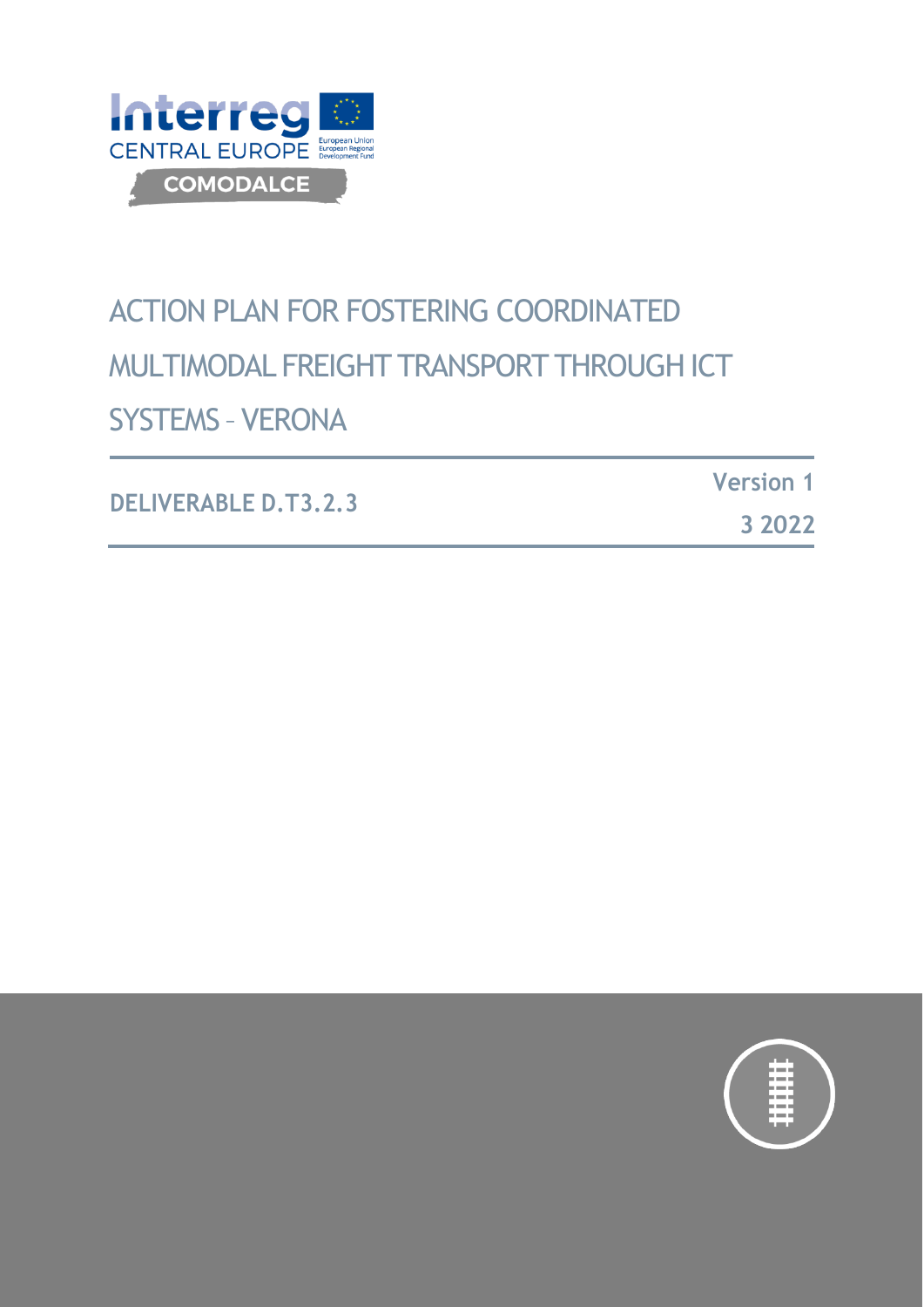



# <span id="page-1-0"></span>**Table of contents**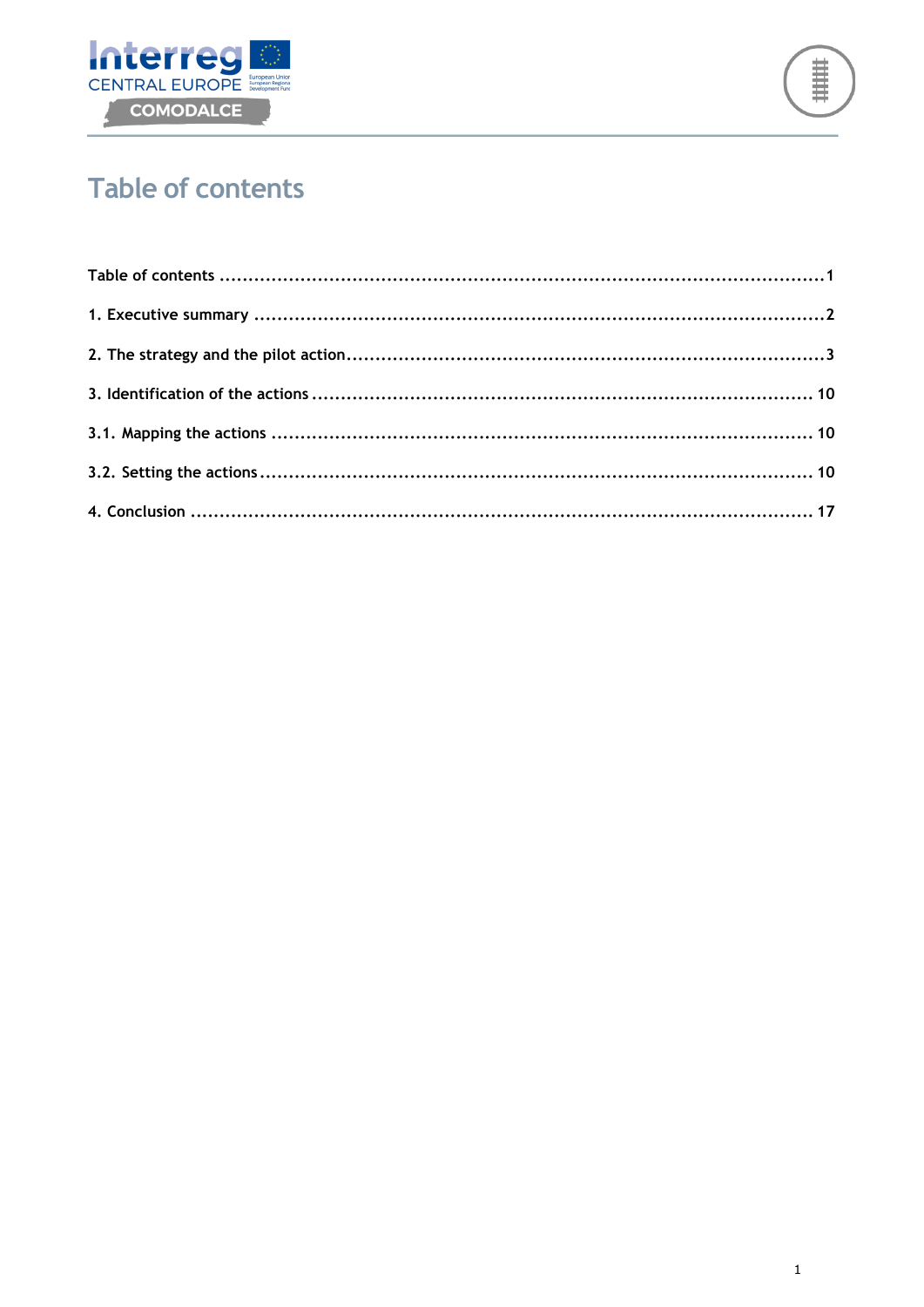

### <span id="page-2-0"></span>**1. Executive summary**

Located in the heart of Europe, the Verona freight village is at the intersection of the Scan-Med and Mediterranean TEN-T core network corridors so in a strategic position for the traffic of goods exchanged from the north and the south of Europe.

The effects of the globalization phenomena are provoking a significant increase of traffic volumes in the Central Europe area, resulting in new development opportunities for the Verona freight village.

In this context, Verona is one of the key nodes to connect the Mediterranean market to the Central Europe area that represents the main trade area for the goods arriving in the inland terminal.

Therefore, the use of the multimodal transport is crucial to diminish the level of congestion in the road network and at the same time to decrease the level of pollution and of greenhouse gasses.

Nevertheless, there is a capacity limit of the network that prevents to absorb a significant increase of rail traffic despite the works in progress to strengthen the line.

An improvement of the ICT system is the sole solution to allow an increase of rail traffic using the available infrastructure.

The strategy outlined within the COMODALCE project "Strategy for fostering coordinated multimodal freight transport through ICT systems" (D.T1.3.2-10) involves the objectives and the priorities to achieve as well as some means of verification to be tested in the pilot action.

This document includes the action plan for fostering coordinated multimodal freight transport through ICT systems in the Verona freight village. Considering the results of the pilot action, it reached the foreseen goals in the strategy, providing a precise description of the actors involved and of the necessary resources.

The pilot action implemented an ICT system to exchange data between the Verona freight village and La Spezia Port Authority, automatically generating the cargo manifest with the aim to enhance the efficiency in the multimodal sector.

The pilot action has shown the benefits coming from the implementation of an ICT corridor in a multimodal chain such as the integration of processes among ports and inland terminals as well as significant improvements in terms of cybersecurity.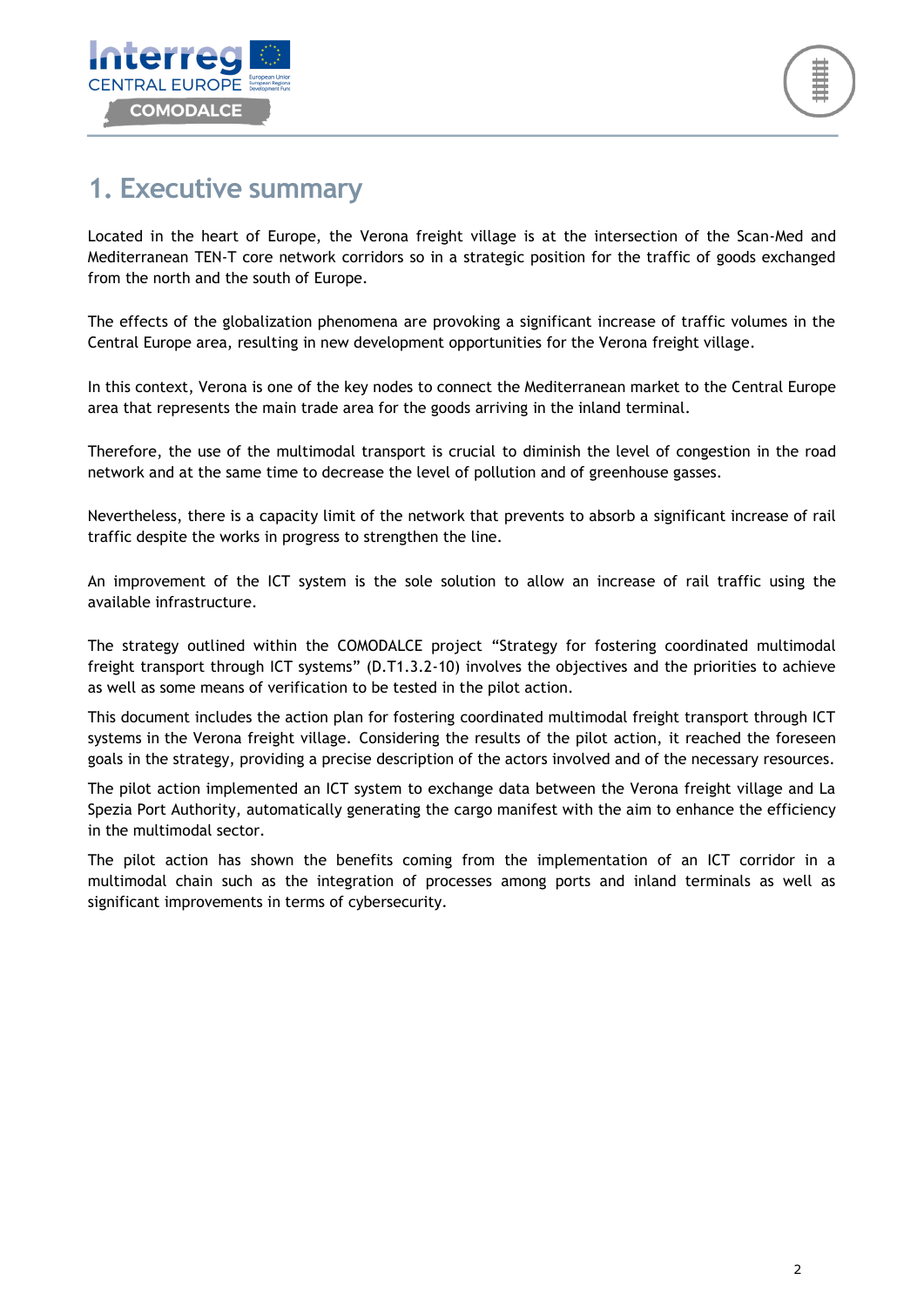![](_page_3_Picture_0.jpeg)

### <span id="page-3-0"></span>**2. The strategy and the pilot action**

The "Strategy for fostering coordinated multimodal freight transport through ICT systems" defined in the D.T1.3.3 highlighted the following goals:

Medium term (5 years):

- 1. Goal #1 Creation of a paperless system to ease the access to the terminal gates
- 2. Goal #2 Develop a smart handling tool to optimize the arrangement of the loading units in the buffer area

Long term (10 years):

- 1. Goal #3 Activation of a Freight Village Community System (FVCS) similar to the PCS in the ports
- 2. Goal #4 Creation of an ICT fast corridor between the Verona freight village and the main Italian and European ports

Since the definition of these goals in D.T1.3.3 (February 2020), we have monitored the progress made in the technology field to understand if the evaluation made in 2020 is coherent with the current situation. The result is a modified scenario with a consequent redefinition of the strategy previously defined. It was noticed that there is the need of other additional IT improvements like:

- a) a "digital connection between the national and the foreign operators"
- b) a "dashboard able to monitor the loading units in real-time"
- c) a "shared data base used by all the operators of the last mile chain".

These three platforms are necessary to further enhance the level of operability among the players operating in the terminal. Specifically, the digital connection to the foreign operators allows a fast exchange of data with a significant reduction of the communication mistakes as well as a prompt transmission of the mandatory information before the departure of the trains. Then, a dashboard to check the status of the loading units in real-time permits a better arrangement of the space in the buffer area besides a steady communication to the shipping company that needs a continuous track and trace of the goods. Lastly, a shared data base used by the operators of the last mile chain can reduce the inefficiencies caused by the administrative procedures and increase the level of security of the information.

In the tables below are shown the goals set on the strategy document while in the following wish list there are the updated goals.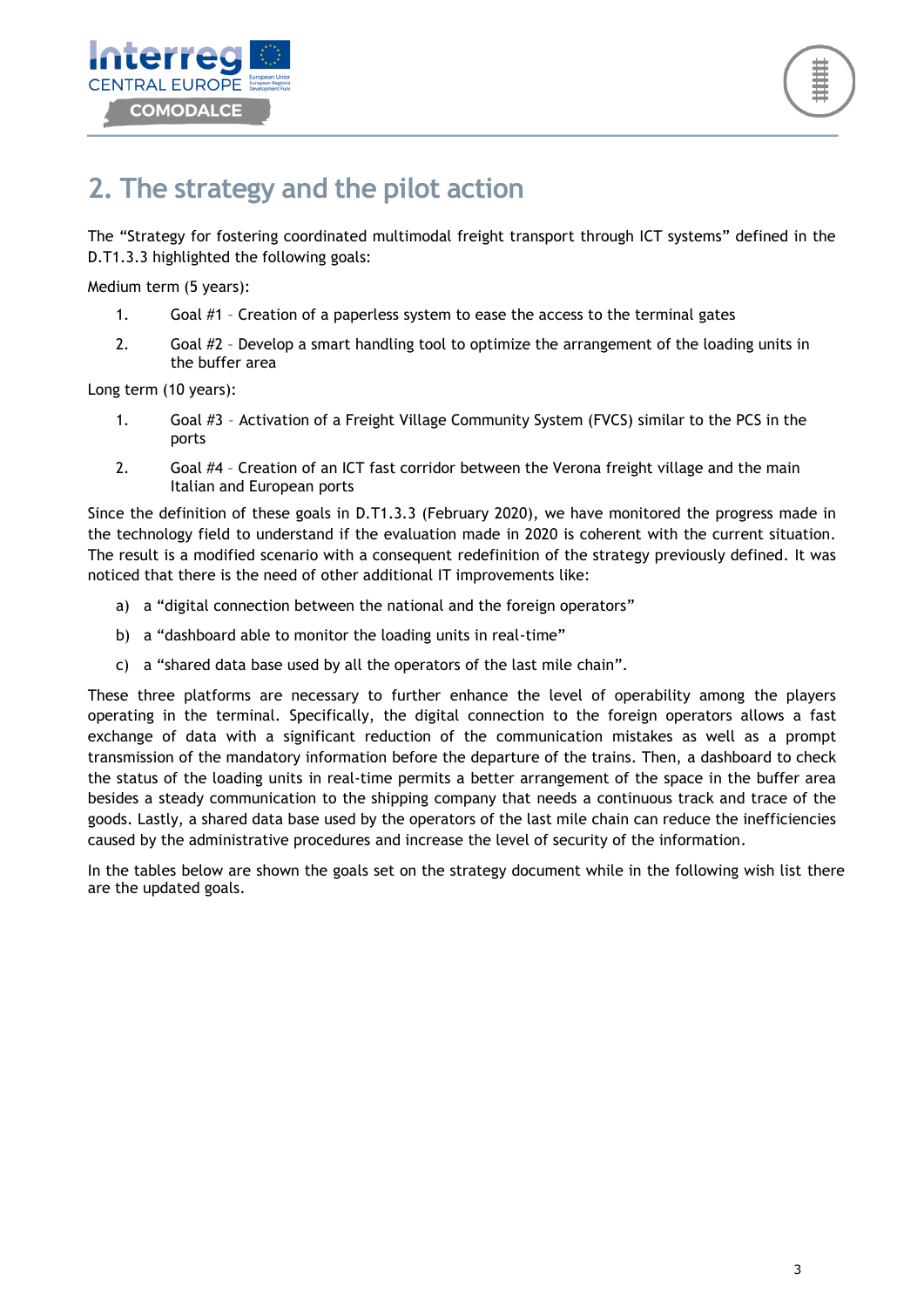![](_page_4_Picture_0.jpeg)

![](_page_4_Picture_1.jpeg)

| <b>Perspectives</b>                           | Goal #1 - IT platform to book the<br>train slots                                                                                                                                                                                                                                                                                                                                                                                                                             | Measurement                                                                                                                                                                          |
|-----------------------------------------------|------------------------------------------------------------------------------------------------------------------------------------------------------------------------------------------------------------------------------------------------------------------------------------------------------------------------------------------------------------------------------------------------------------------------------------------------------------------------------|--------------------------------------------------------------------------------------------------------------------------------------------------------------------------------------|
| 1. Environmental and<br>safety perspective    | The internal policy can foresee a<br>priority access to the trucks using a<br>digital reservation instead of<br>a<br>document.                                                                                                                                                                                                                                                                                                                                               | The terminal<br>managers<br>have<br>to<br>prepare an environmental report<br>measuring the level of CO2 emissions<br>produced at the terminal gates and in<br>the surrounding roads. |
| processes<br>Internal<br>2.<br>perspectives   | It is important to define a dedicated<br>procedure for the vehicles that use<br>only the IT platform to book the slots<br>on the train. In this way, the entire<br>procedure (access to the terminal,<br>handling of the loading unit and exit)<br>will be managed automatically by the<br>IT system, permitting to re-allocate<br>the workers previously involved in the<br>booking process moving them to more<br>productive<br>activities<br>(e.g.<br>train<br>handling). | Measurement of the number of the<br>heavy vehicles entering into the<br>terminal<br>after<br>the<br>gates<br>introduction of the IT procedure.                                       |
| Innovation<br>3.<br>and<br>growth perspective | It is possible to re-arrange the shifts of<br>the workers previously involved in the<br>administrative<br>process,<br>exploiting<br>better their skills to handle more trains<br>increase the traffic of the<br>and<br>terminal.                                                                                                                                                                                                                                             | Number of bookings to the priority<br>fast lane (paperless system).                                                                                                                  |
| 4. Customer / Partner<br>perspective          | A general communication sent to each<br>partner can inform them about the<br>existence of this upcoming paperless<br>technology. In this way, the players of<br>the chain are aware of the advantages<br>given by this technology and can<br>decide to exploit it to reduce the<br>waiting time of their truckers.                                                                                                                                                           | Number of customers that will<br>choose to move from the current<br>procedure (wait at the terminal<br>gates for the control of the delivery<br>note) to the paperless system.       |
| 5. Financial<br>perspective                   | Take advantage of the funds coming<br>from<br>European<br>projects<br>like<br>COMODALCE<br>reduce<br>to<br>the<br>inefficiencies in the transport field. In<br>addition, the local authorities (e.g.<br>Municipality) could allocate some<br>incentives in order to decrease the<br>traffic jams in congested areas like<br>the terminal gates.                                                                                                                              | Percentage<br>of<br>European<br>funds<br>received to improve the ICT system.                                                                                                         |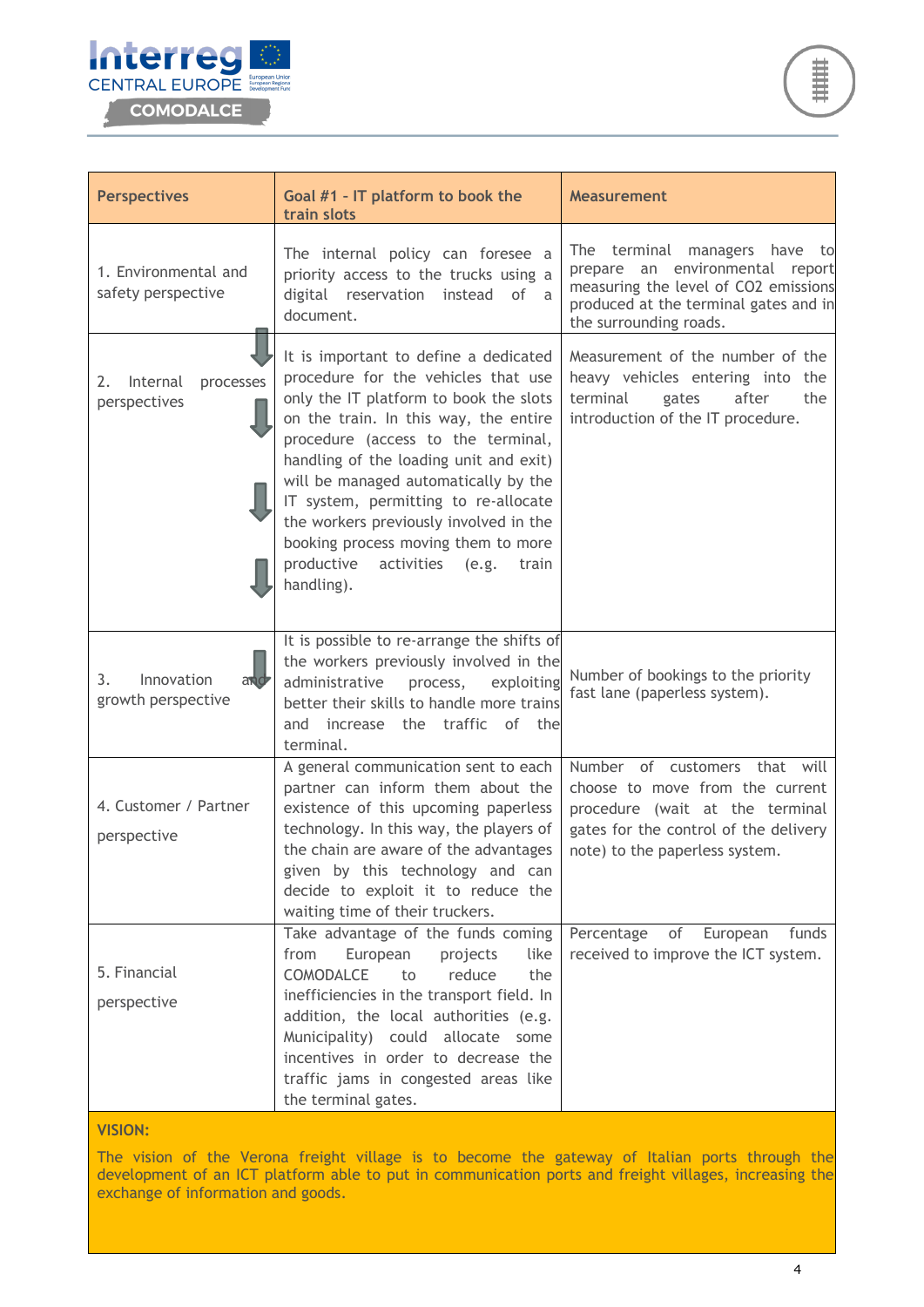![](_page_5_Picture_0.jpeg)

![](_page_5_Picture_1.jpeg)

| <b>Perspectives</b>                           | Goal #2 - Terminal smart handling<br>tool                                                                                                                                                                                                                                                                                                                    | <b>Measurement</b>                                                                                                                                          |  |
|-----------------------------------------------|--------------------------------------------------------------------------------------------------------------------------------------------------------------------------------------------------------------------------------------------------------------------------------------------------------------------------------------------------------------|-------------------------------------------------------------------------------------------------------------------------------------------------------------|--|
| 1. Environmental and<br>safety perspective    | implementation of<br>The<br>a<br>smart<br>handling tool will permit to reduce<br>the number of gantry lifts and their<br>daily<br>movement,<br>producing<br>a<br>decrease of the energy consumption.                                                                                                                                                         | The amount of energy used by the<br>handling equipment (gantry cranes,<br>reach stackers or slave tractors)<br>after the implementation of the ICT<br>tool. |  |
| Internal<br>processes<br>2.<br>perspectives   | Creation of a priority system of the<br>loading units that will be managed<br>directly by the software. In this way,<br>the loading units that must be shipped<br>with a high priority will be placed<br>close to the departing train, clearing<br>the area quickly in order to use that<br>space for other units.                                           | Number of operations necessary to<br>handle a loading unit.                                                                                                 |  |
| 3.<br>Innovation<br>and<br>growth perspective | The increased space available in the<br>buffer areas thanks to a better<br>arrangement will permit to accept<br>more trucks (and their loading units)<br>in the terminal, enhancing the overall<br>potential capacity.                                                                                                                                       | Fill rate of the buffer area after the<br>implementation.                                                                                                   |  |
| 4. Customer / Partner<br>perspective          | A direct communication to each<br>customer is necessary to describe the<br>advantages of the handling tool,<br>providing a comparison between the<br>previous and the future handling time<br>for a loading unit.                                                                                                                                            | Percentage of customers interested<br>to take advantage from the benefits<br>resulting from the IT implementation                                           |  |
| 5. Financial<br>perspective                   | The funds can come from European<br>projects like COMODALCE which aim is<br>to reduce the inefficiencies in the<br>transport field. In addition, the<br>terminal manager could invest a part<br>of the terminal resources after the<br>preparation of a<br>business<br>plan<br>showing the increasing profits coming<br>from the deployment of this IT tool. | Percentage<br>European<br>funds<br>of<br>received to improve the ICT system.                                                                                |  |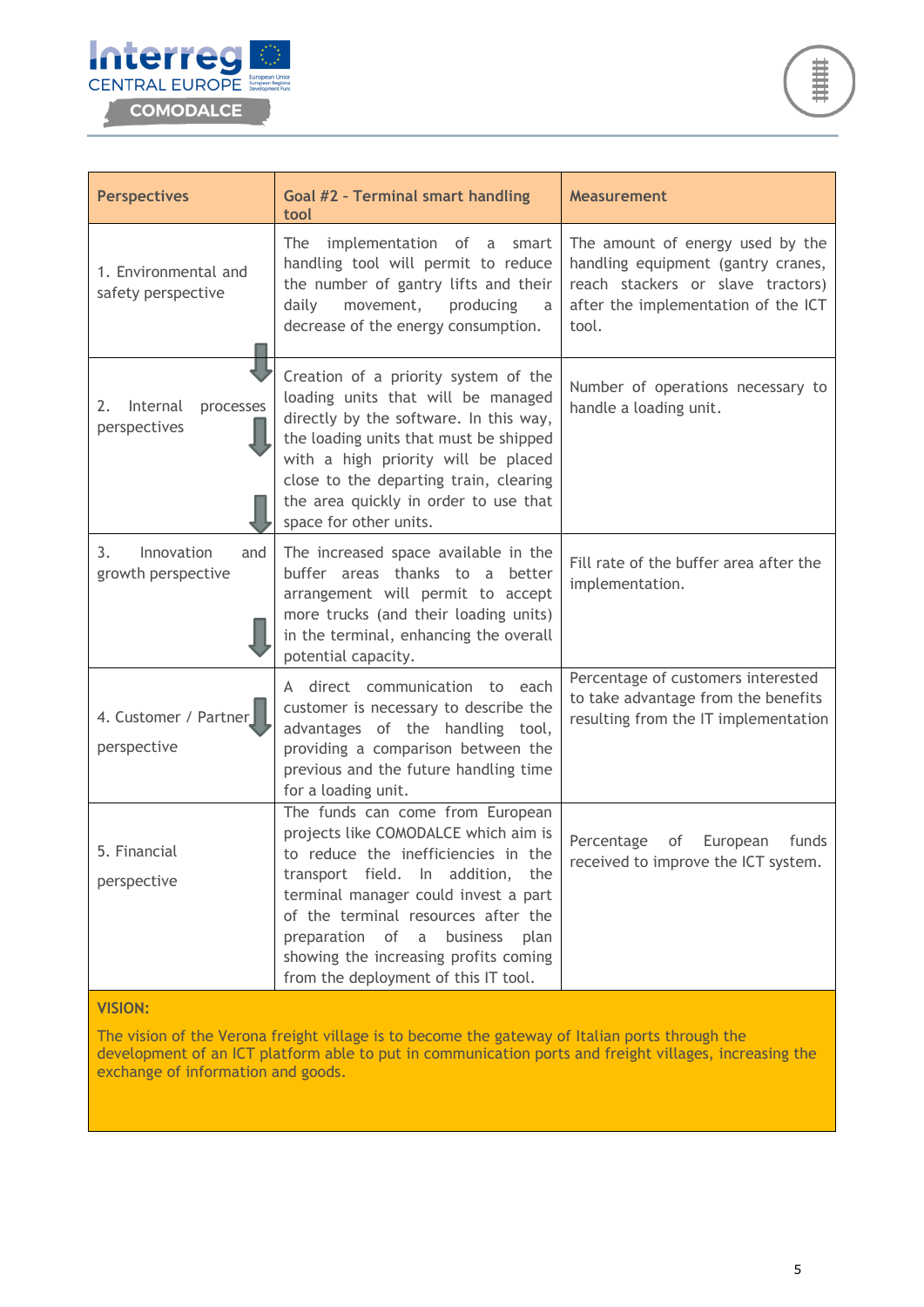![](_page_6_Picture_0.jpeg)

![](_page_6_Picture_1.jpeg)

| <b>Perspectives</b>                           | Goal #3 - Freight village community<br>system                                                                                                                                                                                                                                                                                                                                              | <b>Measurement</b>                                                                                                                       |
|-----------------------------------------------|--------------------------------------------------------------------------------------------------------------------------------------------------------------------------------------------------------------------------------------------------------------------------------------------------------------------------------------------------------------------------------------------|------------------------------------------------------------------------------------------------------------------------------------------|
| 1. Environmental and<br>safety perspective    | The design and activation of a Freight<br>Village Community System (FVCS)<br>following the existing PCS deployed in<br>some ports will allow a reduction of<br>the overall environment impact. This<br>result will be achieved thanks to the<br>cooperation of the players using this<br>portal that will permit to coordinate<br>their actions, avoiding waste and<br>useless operations. | Pollutants percentage detected in<br>the freight village area after the<br>implementation of the<br>freight<br>village community system. |
| Internal<br>2.<br>processes<br>perspectives   | Identification of an impartial subject<br>manage all the<br>information<br>to<br>provided by the partners and able to<br>give the priority to the<br>urgent<br>operations.                                                                                                                                                                                                                 | Number of operations necessary to<br>handle a loading unit.                                                                              |
| Innovation<br>3.<br>and<br>growth perspective | The increase of the communications<br>and of data exchanged will permit to<br>raise the traffic volumes, exploiting<br>the savings of time produced by the<br>system.                                                                                                                                                                                                                      | Number of new connections activated<br>after the implementation of the IT<br>system.                                                     |
| 4. Customer / Partner<br>perspective          | The communication to the partners to<br>involve must be carried out through<br>B2B meetings in order to reach an<br>agreement about the data to share<br>and of the actions to perform.                                                                                                                                                                                                    | Number of operators involved in the<br>freight village system after its<br>activation.                                                   |
| 5. Financial<br>perspective                   | The funds can come from European<br>projects like COMODALCE which aim is<br>to reduce the inefficiencies in the<br>transport field. In addition,<br>the<br>infrastructure manager of the freight<br>village could invest a part of its own<br>resources after the elaboration of a<br>detailed analysis of the FVCS impacts<br>based on specific forecasts.                                | Percentage<br>European<br>of<br>funds<br>received to improve the ICT system.                                                             |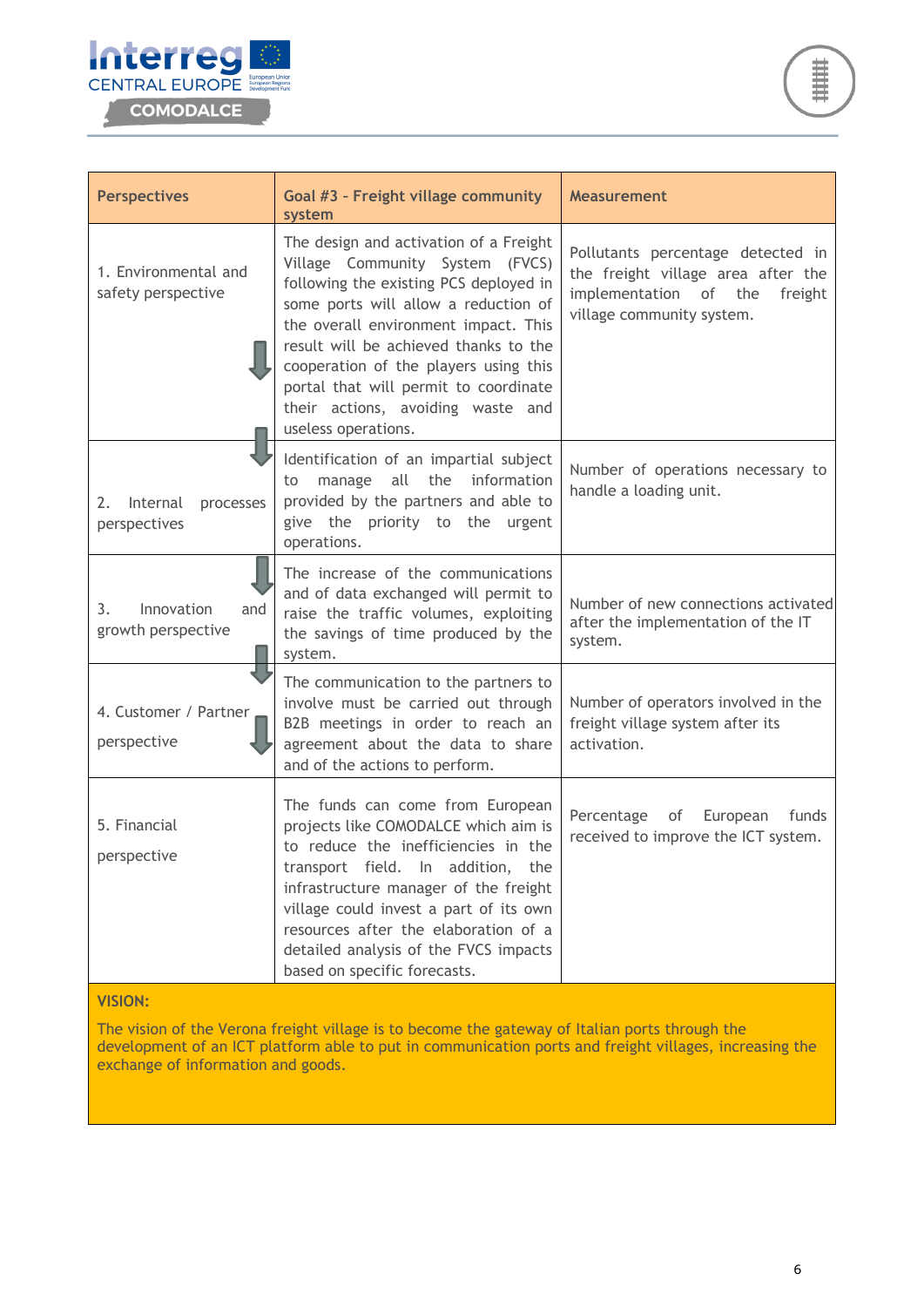![](_page_7_Picture_0.jpeg)

![](_page_7_Picture_1.jpeg)

| <b>Perspectives</b>                           | Goal #4 - ICT fast corridor to connect<br>ports and freight villages                                                                                                                                                                                                                                                                                                                                                                                                                                                                                       | <b>Measurement</b>                                                                                                                     |
|-----------------------------------------------|------------------------------------------------------------------------------------------------------------------------------------------------------------------------------------------------------------------------------------------------------------------------------------------------------------------------------------------------------------------------------------------------------------------------------------------------------------------------------------------------------------------------------------------------------------|----------------------------------------------------------------------------------------------------------------------------------------|
| 1. Environmental and<br>safety perspective    | The creation of an ICT fast corridors<br>among the Verona freight village and<br>the main Italian and European ports<br>will permit to reduce significantly the<br>dwell time of the goods in the port<br>areas, carrying out only the essential<br>steps to move them from the point A<br>(that can be the port or the freight<br>village according to the origin of the<br>cargo) to the point B. Therefore, this<br>corridor is able to decrease the<br>number of useless operations and the<br>environmental impact, optimizing the<br>entire process. | Pollutants percentage and transit<br>time detected in the area after the<br>implementation of the freight village<br>community system. |
| Internal<br>processes<br>2.<br>perspectives   | It is necessary to define a merged<br>procedure to coordinate all the actors<br>operating in the corridor with the aim<br>to create a logical sequence to follow<br>in order to enhance the overall<br>efficiency.                                                                                                                                                                                                                                                                                                                                         | Number of operations necessary to<br>handle a loading unit.                                                                            |
| Innovation<br>3.<br>and<br>growth perspective | The ICT fast corridor will intensify the<br>traffic flows among the ports and the<br>freight villages, exploiting the savings<br>of time (currently necessary to make<br>the controls on the goods inside port's<br>other<br>administrative<br>and<br>area<br>operations) to activate new freight<br>connections.                                                                                                                                                                                                                                          | Number of new connections activated<br>after the implementation of the IT<br>system.                                                   |
| 4. Customer / Partner<br>perspective          | Some technical meetings among the<br>partners of the chain are essential to<br>explain the features of the ICT fast<br>corridor, showing the advantages of<br>this system.                                                                                                                                                                                                                                                                                                                                                                                 | Number of operators involved in the<br>ICT fast corridor after its activation.                                                         |
| 5. Financial<br>perspective                   | The funds can come from European<br>projects like COMODALCE which aim is<br>to reduce the inefficiencies in the<br>transport field. In addition, all the<br>nodes involved in the ICT fast corridor<br>route<br>participate<br>in<br>its<br>can<br>implementation covering a part of the<br>budget necessary through their own<br>resources.                                                                                                                                                                                                               | Percentage<br>European<br>of<br>funds<br>received to improve the ICT system.                                                           |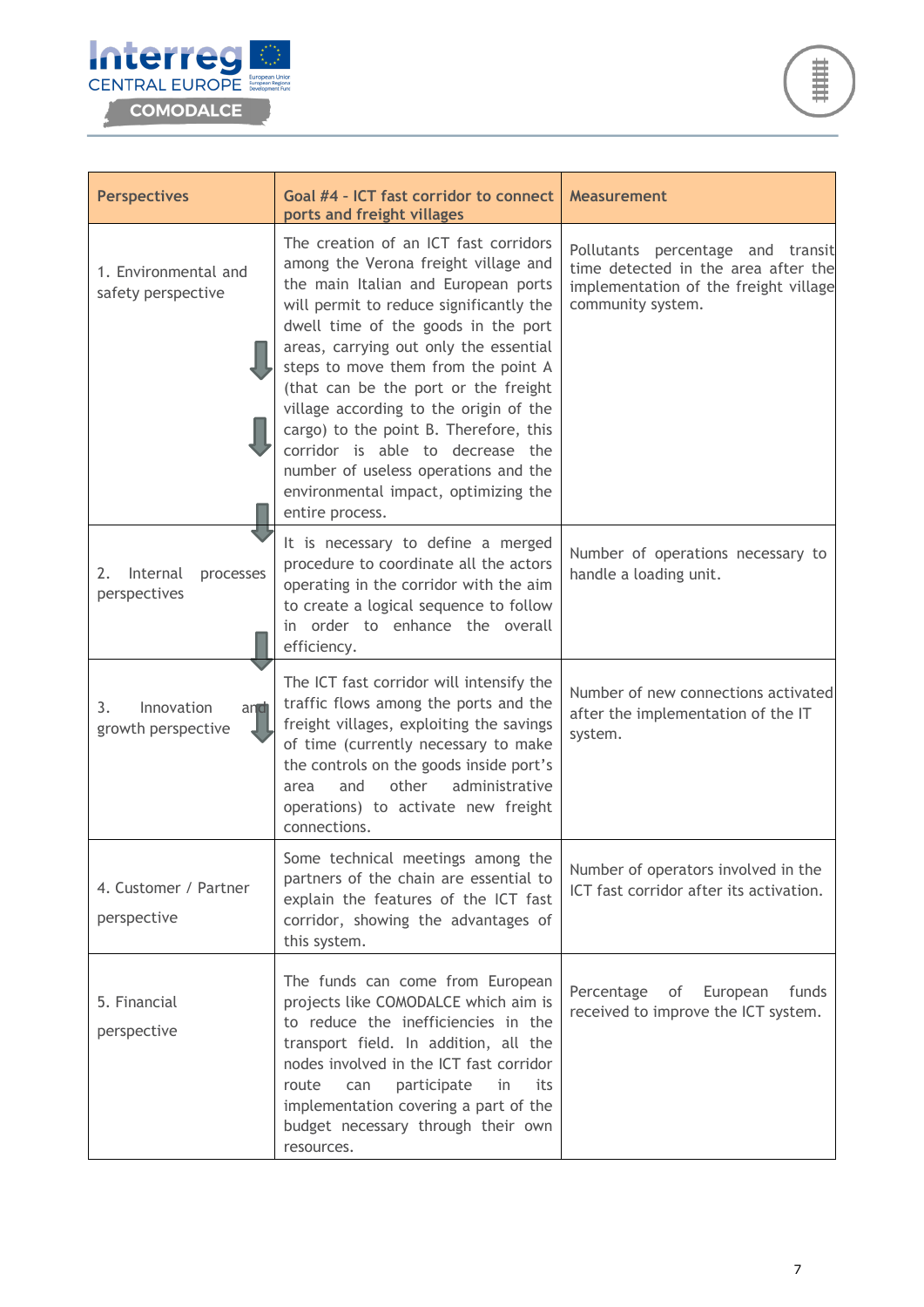![](_page_8_Picture_0.jpeg)

![](_page_8_Picture_1.jpeg)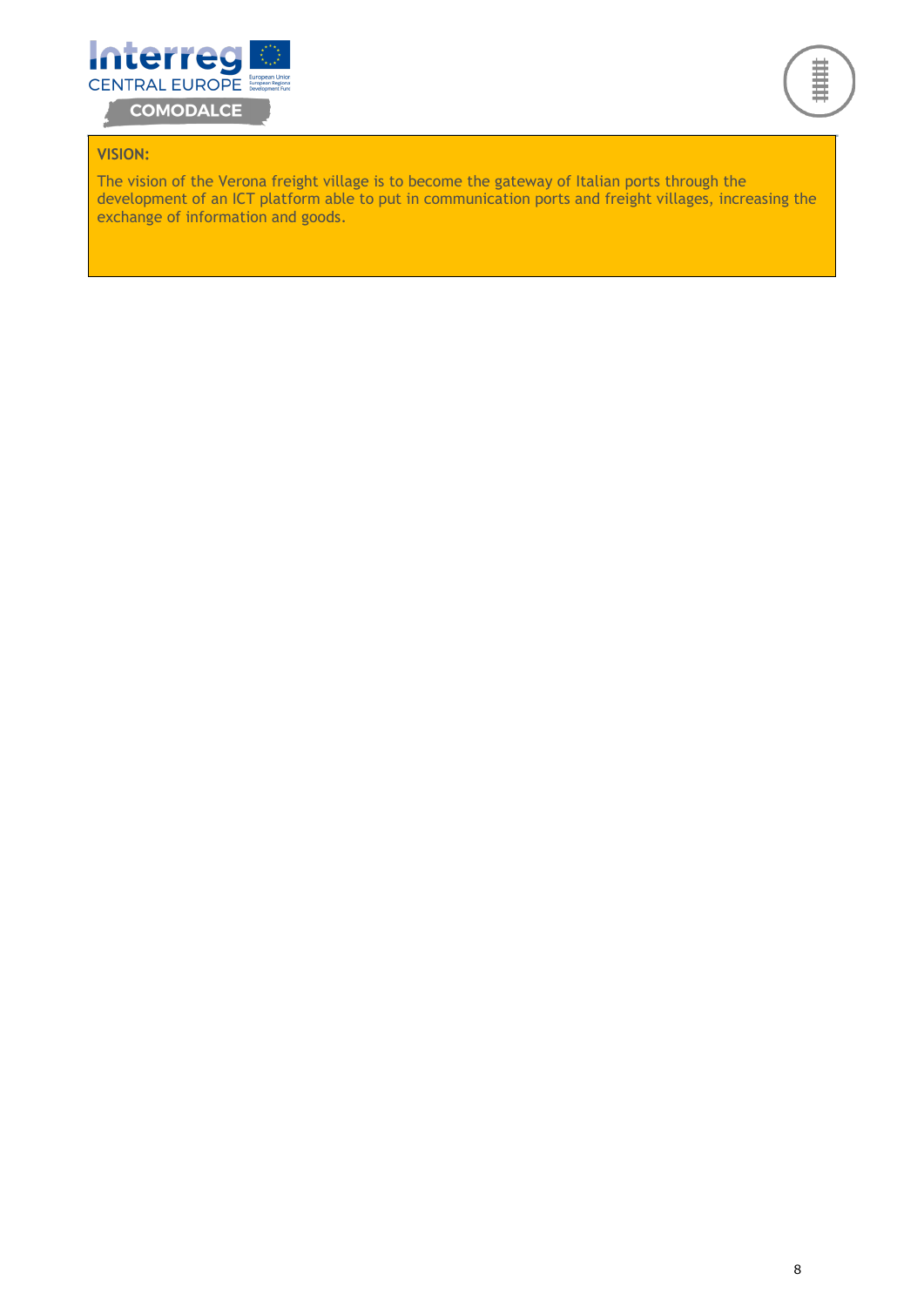![](_page_9_Picture_0.jpeg)

![](_page_9_Picture_1.jpeg)

After an updated evaluation of the Verona terminal needs, we have prepared a new wish list that is different from the one described in the strategy document.

The COMODALCE Pilot Action developed in the corridor between Verona e La Spezia helped us to test the wish list:

| <b>Wish list of ICT measures</b> |                                                                         |                                                                                                                                        |                                                                                                                                                                                                                                                                       |
|----------------------------------|-------------------------------------------------------------------------|----------------------------------------------------------------------------------------------------------------------------------------|-----------------------------------------------------------------------------------------------------------------------------------------------------------------------------------------------------------------------------------------------------------------------|
| <b>Title</b>                     | <b>Short description</b>                                                | Link to the strategic<br>goal                                                                                                          | Link to the pilot action                                                                                                                                                                                                                                              |
| 1.                               | Digital connection between<br>the national and the foreign<br>operators | Goal #1 - Creation<br>of a paperless<br>system                                                                                         | Measure implemented in<br>pilot action. Correct data<br>exchange between<br>systems will be checked.                                                                                                                                                                  |
| 2.                               | Dashboard able to monitor<br>the loading units in real-<br>time         | Goal #2 -Develop a<br>smart handling<br>tool to optimize<br>the arrangement<br>of the loading<br>units in the buffer<br>area           | Measure implemented in<br>pilot action. Correct data<br>exchange between<br>systems will be checked.                                                                                                                                                                  |
| 3.                               | Shared data base used by all<br>the operators of the last<br>mile chain | Goal #3 - Other<br>dry ports<br>Activation of a<br>Freight Village<br>Community<br>System (FVCS)<br>similar to the PCS<br>in the ports | The measure has not been<br>implemented in the pilot<br>action, but it was foreseen<br>at the beginning of its<br>design phase. However,<br>the operators disagreed on<br>its implementation since<br>they have not perceived<br>the potential of its<br>development. |

Verona freight village combined digitalization and sustainability together to build a resilient dry port and logistics hub able to face the new challenges in multimodal sector. For this reason, the Port Authority managing the Verona freight village improved the digital collaboration with all the logistics actors, strengthening the interoperability between their IT systems and those of the others public and private administrations.

The pilot action allowed to eliminate the errors caused by the manual data entry, through the automatic exchange of the train composition for trains between the Port of La Spezia and the Verona freight village, automatically generating digital document for inbound trains.

Through the systems implemented, the Customs Corridor can be managed in an automated and full digital way, pursuing criteria of interoperability between the actors, digitalization and standardization of flows, security of information and procedures, full visibility and monitoring of processes.

From its monitoring dashboard, the Terminal manager can monitor in real time the status of its own customs temporary storage warehouse, through the indication of the remaining consignments, and an articulated series of information about the latter.

These results confirmed the importance to focus on ICT systems to allow the multimodal freight transport becoming more and more efficient in the next future.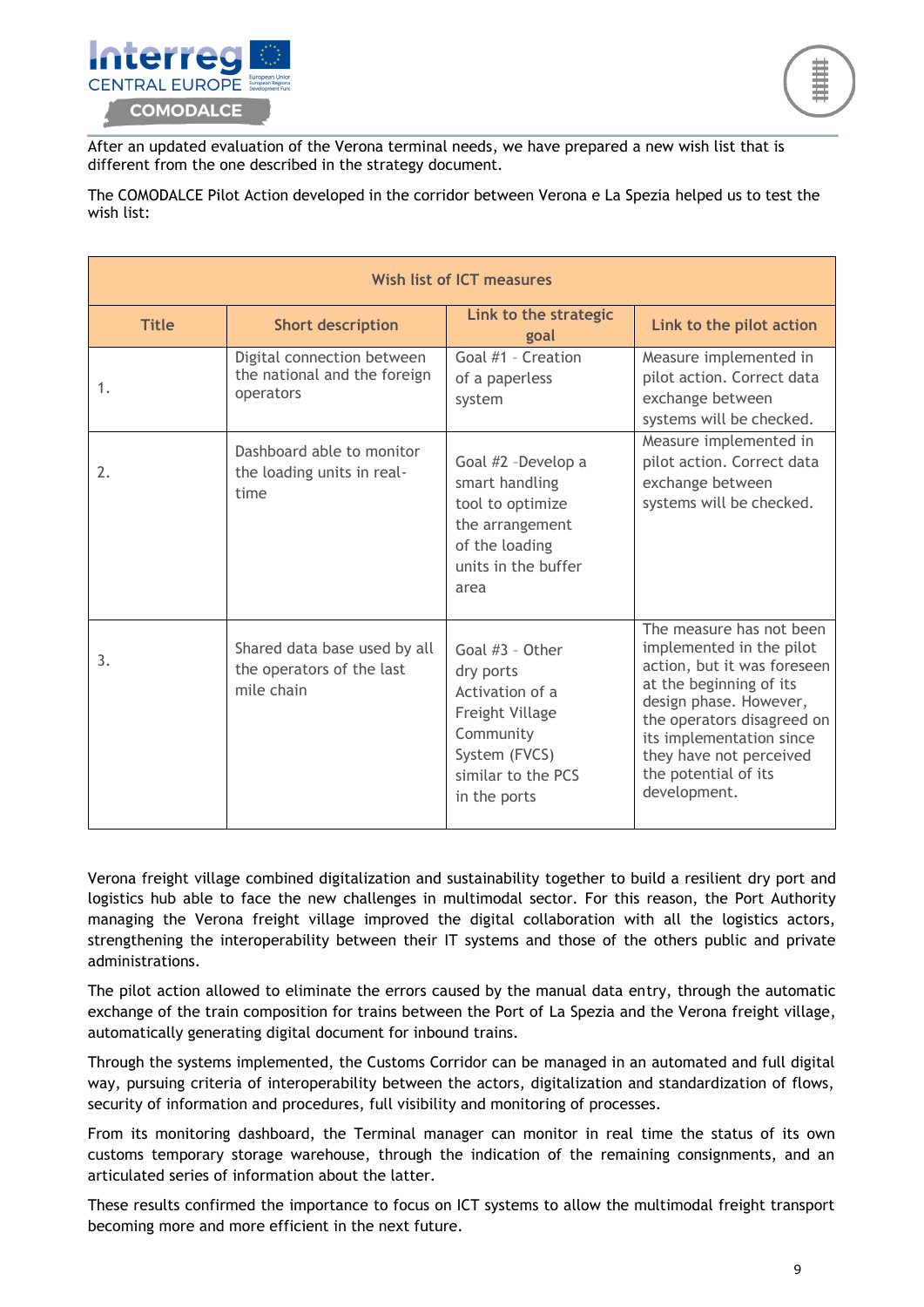![](_page_10_Picture_0.jpeg)

## <span id="page-10-0"></span>**3. Identification of the actions**

### <span id="page-10-1"></span>**3.1. Mapping the actions**

The use of an ICT corridor between the players operating on the La Spezia - Verona railway section has ensured a more efficient and effective information exchange, and a greater added value to the intermodal corridor. The objective is to expand the exchange of information among the intermodal players to include the intermodal service nodes of the region and thus, in perspective, the main rail routes (traffic corridors).

The Freight Village Community System is the starting point of this strategy and its expansion with specific actions is the key to achieve the goals defined in the D.T1.3.3 "Strategy for fostering coordinated multimodal freight transport through ICT systems".

The action plan of the Verona Freight Village (that will be implemented in the next year to reach the key objectives) is summed up in the following tables:

| <b>ACTION/MEASURE</b>                                                                      | <b>ESTIMATED COST</b> | <b>TIME HORIZON</b> |
|--------------------------------------------------------------------------------------------|-----------------------|---------------------|
| Development of the Freight Village<br><b>Community System</b>                              | 2.000.000 euros       | 2025                |
| Digitalization of the last mile<br>connection                                              | 500,000 euros         | 2024                |
| Interoperability of the ICT systems of<br>the players operating in the<br>intermodal chain | 550,000 euros         | 2025                |
| Implementation of an OCR portal                                                            | 600,000 euros         | 2025                |

### <span id="page-10-2"></span>**3.2. Setting the actions**

In this section, the actions included in the previous table are detailed with their main data:

| Action no. 1: Development of the Freight Village Community System                                                           |                                                                                                                                                                                                                                                                                                                                                                                                                                                                                                                                                                                                            |  |
|-----------------------------------------------------------------------------------------------------------------------------|------------------------------------------------------------------------------------------------------------------------------------------------------------------------------------------------------------------------------------------------------------------------------------------------------------------------------------------------------------------------------------------------------------------------------------------------------------------------------------------------------------------------------------------------------------------------------------------------------------|--|
| <b>Description of action/measure</b><br>Describe the action foreseen and the<br>expected results from its<br>implementation | The action will start with the connection of the IT systems of<br>the players operating in the multimodal chain. Then, a shared<br>platform will be created with the aim to align the different<br>systems of the operators. This platform is the Freight Village<br>Community System (FVCS) that will provide an overview of<br>the daily operations occurring in the node. The benefits<br>produced by this implementation will be a reduction queues<br>at the terminal gates, a significant decrease of the pollution<br>and an overall enhancement of the coordination of the<br>terminal operations. |  |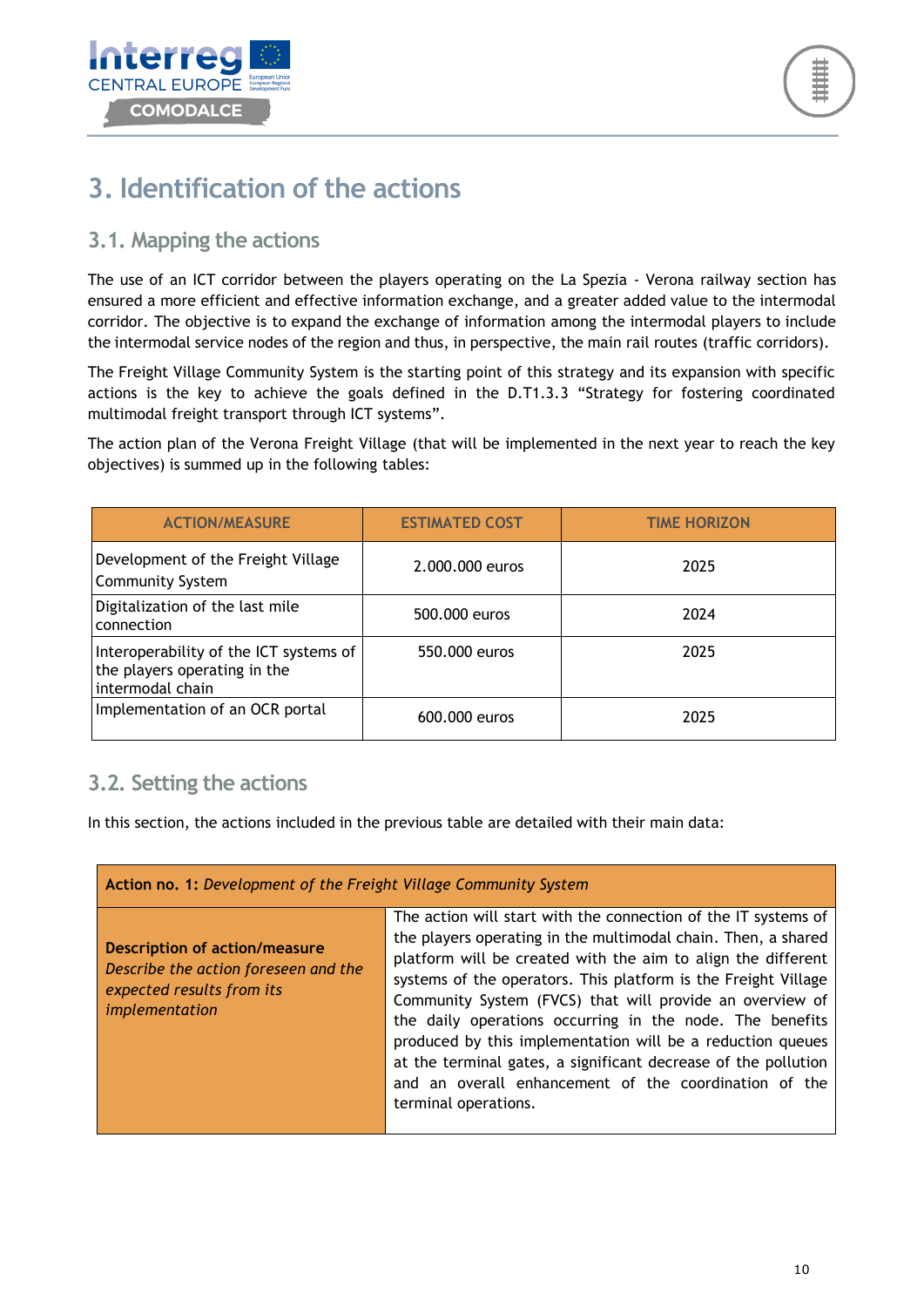![](_page_11_Picture_0.jpeg)

| Description of the main steps for its<br>implementation<br>List and describe in detail the main<br>steps for the implementation of the<br>action (i.e. planning phase, tender<br>procedures, etc) | Non-disclosure agreement<br>Platform design<br>Tender<br>Equipment purchase<br>Testing<br>Running phase                                                                                                                                                                                                                                                                              |
|---------------------------------------------------------------------------------------------------------------------------------------------------------------------------------------------------|--------------------------------------------------------------------------------------------------------------------------------------------------------------------------------------------------------------------------------------------------------------------------------------------------------------------------------------------------------------------------------------|
| <b>Stakeholders involved</b><br>List the stakeholders involved. What<br>is their role in the action? Will they<br>be the direct beneficiaries?                                                    | Verona freight village authority<br><b>Shippers</b><br>Road operators<br>Warehousing companies<br>Railway undertakings<br>Shunting company<br>Terminal managers                                                                                                                                                                                                                      |
| <b>Timeline</b><br>Indicate the time horizon for the<br>implementation of the action                                                                                                              | By 2025                                                                                                                                                                                                                                                                                                                                                                              |
| <b>Investment cost</b><br>How much will cost the<br>construction/realization of the future<br>initiative/action/technology?                                                                       | 2.000.000€                                                                                                                                                                                                                                                                                                                                                                           |
| Sources of financing <sup>1</sup><br>What are the sources of financing?<br>Private capital, public capital, CEF,<br>etc<br>How much is the share covered by<br>each of them?                      | Verona Freight Village Authority own funds and EU funds.                                                                                                                                                                                                                                                                                                                             |
| Impact of the initiative<br>Describe the expected future<br>economic, social, environmental<br>impacts of this initiative                                                                         | Speeding up of the terminal operations through the increase<br>of the amount of information exchanged. Enhancement of the<br>relationships among the intermodal operators and an overall<br>optimization of the last mile connection. The first action will<br>permit to achieve the goal n. 3, fostering the integration of<br>the ICT systems of the different terminal operators. |
| <b>KPIs</b><br>Please identify the KPI to be used for<br>measuring the action's impact                                                                                                            | Average dwell time, number of annual traffic jams in the<br>surrounding viability of the Verona RRT.                                                                                                                                                                                                                                                                                 |

###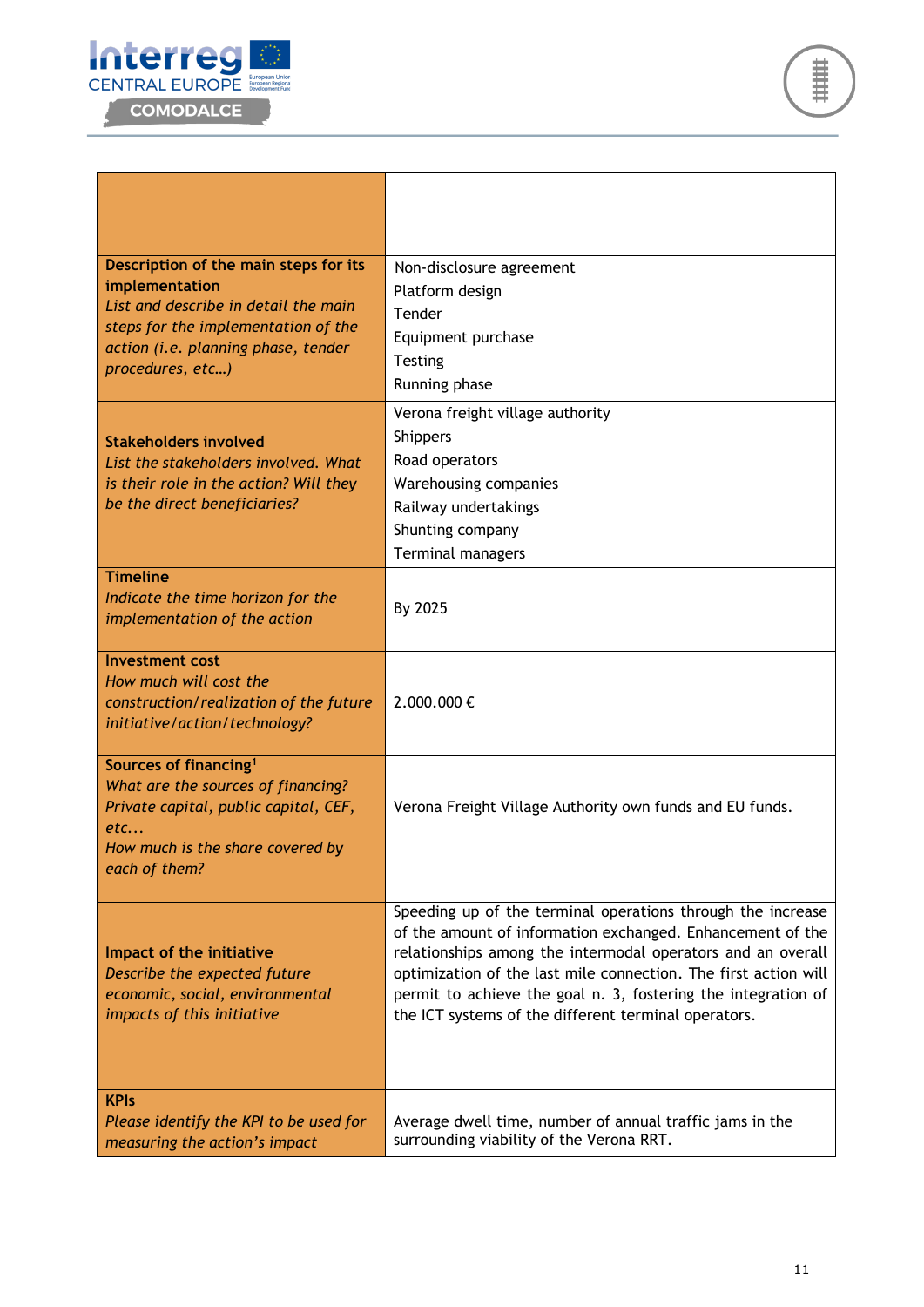![](_page_12_Picture_0.jpeg)

![](_page_12_Picture_1.jpeg)

| Action no. 2: - Digitalization of the last mile connection                                                                                                                                                                                                                                                                                                          |  |  |
|---------------------------------------------------------------------------------------------------------------------------------------------------------------------------------------------------------------------------------------------------------------------------------------------------------------------------------------------------------------------|--|--|
| Currently, in the Verona Freight Village there are several daily<br>operations that are carried out manually (for instance, the<br>control of the documents at the terminal gates). Therefore,<br>the digitalization of all the operations occurring in the Verona<br>terminal is essential. In particular, there are a few procedures<br>that must be digitalized: |  |  |
| - the shunting documents that are exchange among the<br>shunting operator, the railway undertakings and the terminal<br>managers;                                                                                                                                                                                                                                   |  |  |
| - the last mile operations like the signaling procedures inside<br>the Verona Freight Village area as well as the communication<br>among the different IT platforms of the intermodal operators;                                                                                                                                                                    |  |  |
| - the interaction with the RFI system for a full visibility in real<br>time of railway network.                                                                                                                                                                                                                                                                     |  |  |
| Platform design<br>Tender<br>Equipment purchase<br><b>Testing</b><br>Running phase                                                                                                                                                                                                                                                                                  |  |  |
| Verona freight village authority<br><b>Shippers</b><br>Road operators<br>Warehousing companies<br>Railway undertakings<br>Shunting company<br>Terminal managers                                                                                                                                                                                                     |  |  |
| By 2024                                                                                                                                                                                                                                                                                                                                                             |  |  |
| 500.000 euros                                                                                                                                                                                                                                                                                                                                                       |  |  |
|                                                                                                                                                                                                                                                                                                                                                                     |  |  |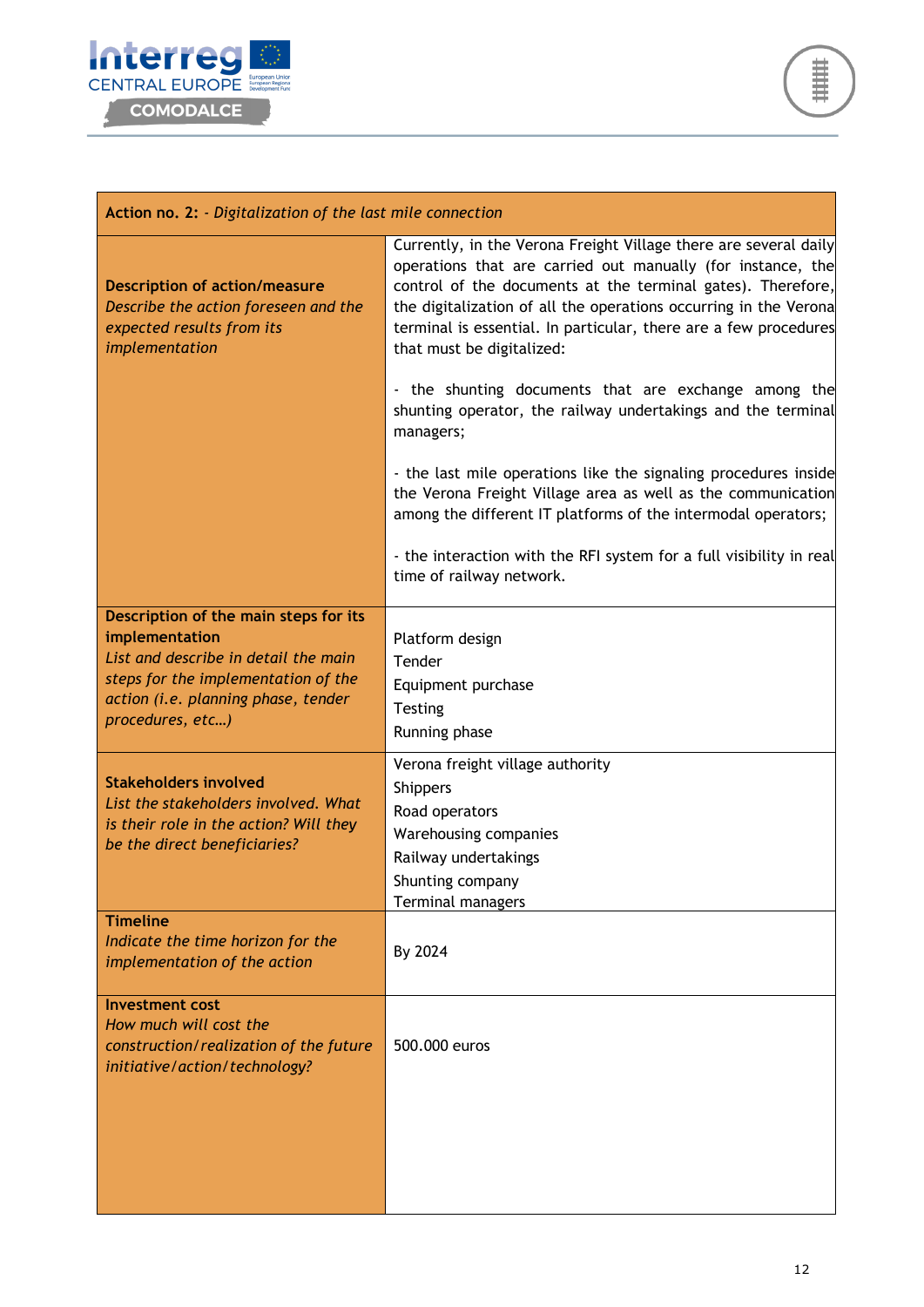![](_page_13_Picture_0.jpeg)

L.

![](_page_13_Picture_1.jpeg)

| Sources of financing <sup>2</sup><br>What are the sources of financing?<br>Private capital, public capital, CEF,<br>etc<br>How much is the share covered by<br>each of them? | Verona Freight Village Authority own funds, private funds and<br>national and EU funds.                                                                                                                                                                                                                                                                                                                                                                                                                                                                                                                                                                                                                                             |
|------------------------------------------------------------------------------------------------------------------------------------------------------------------------------|-------------------------------------------------------------------------------------------------------------------------------------------------------------------------------------------------------------------------------------------------------------------------------------------------------------------------------------------------------------------------------------------------------------------------------------------------------------------------------------------------------------------------------------------------------------------------------------------------------------------------------------------------------------------------------------------------------------------------------------|
| Impact of the initiative<br>Describe the expected future<br>economic, social, environmental<br>impacts of this initiative                                                    | The action will accelerate the exchange of information<br>among the actors of the chain, reducing the number of paper<br>documents and the deriving mistakes occurring in the<br>intermodal process. In fact, the digitalization will solve<br>several administrative issues that currently represent a<br>constrain for the growth of the intermodal traffics. In<br>addition, a paperless system will foster the interoperability<br>among the players, providing an enhanced visibility of the<br>entire terminal process. The benefits will be a reduced<br>number of heavy vehicles waiting outside the terminal gates<br>with a consequent decrease of the pollution in the area as<br>well as a diminish of the bureaucracy. |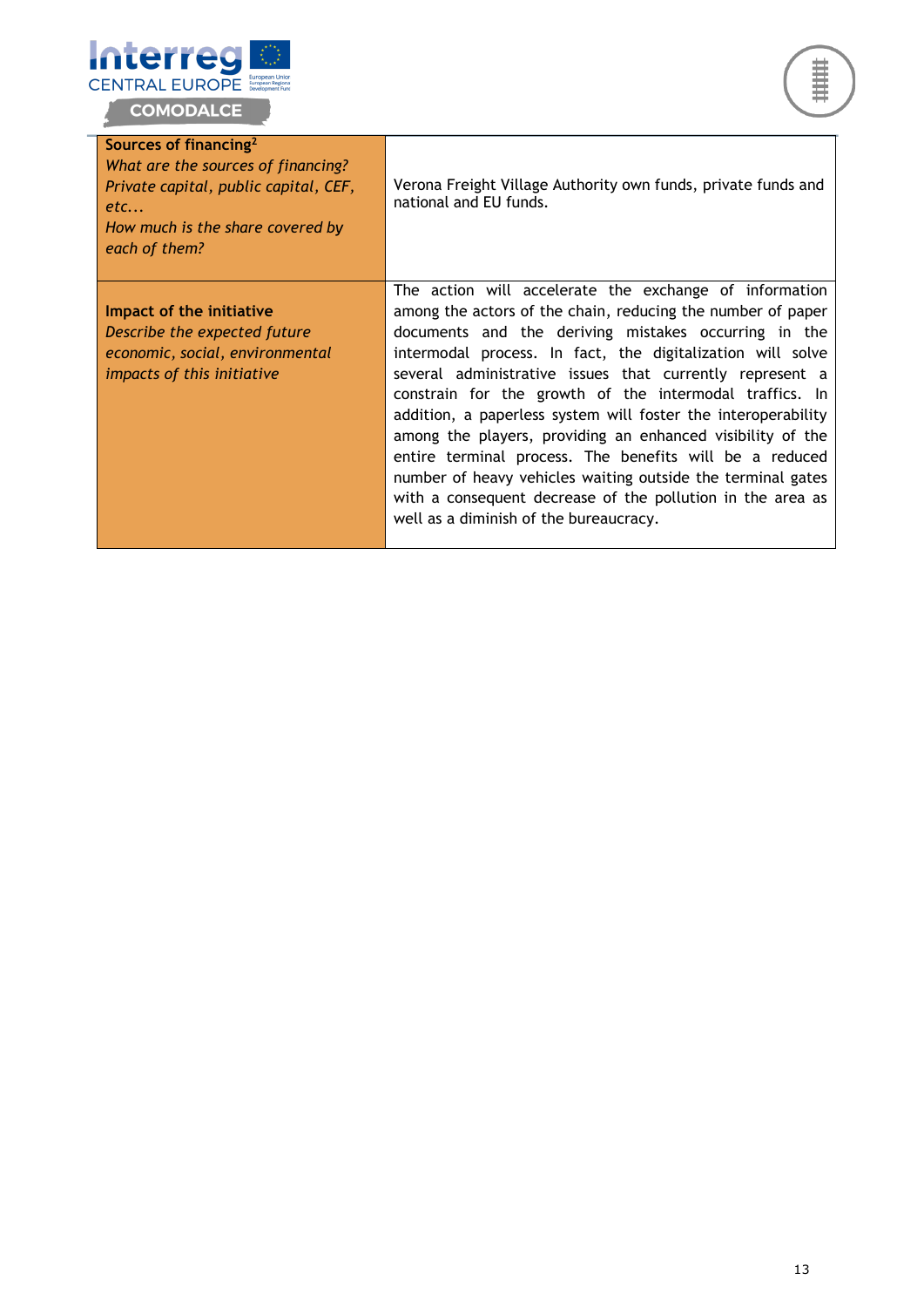![](_page_14_Picture_0.jpeg)

г

| <b>KPIS</b>                            | Number of heavy vehicles entering in the terminal per day, |
|----------------------------------------|------------------------------------------------------------|
| Please identify the KPI to be used for | number of digital documents, number digital interactions   |
| measuring the action's impact          | among the IT systems of the intermodal players.            |

| Action no. 3: Interoperability of the ICT systems of the players operating in the intermodal chain                                                                                                |                                                                                                                                                                                                                                                                                                                                                                                                                      |  |
|---------------------------------------------------------------------------------------------------------------------------------------------------------------------------------------------------|----------------------------------------------------------------------------------------------------------------------------------------------------------------------------------------------------------------------------------------------------------------------------------------------------------------------------------------------------------------------------------------------------------------------|--|
| <b>Description of action/measure</b><br>Describe the action foreseen and the<br>expected results from its<br>implementation                                                                       | Zailog is involved in a pilot action of the FEDeRATED EU<br>project to develop a Terminal Track and Trace system<br>necessary to optimize the management of the terminal yard.<br>The action no. 3 is focusing on the same topic of FEDeRATED<br>that is to put in communication the different ICT systems of<br>the players operating in the intermodal chain through the<br>creation of an interoperable platform. |  |
| Description of the main steps for its<br>implementation<br>List and describe in detail the main<br>steps for the implementation of the<br>action (i.e. planning phase, tender<br>procedures, etc) | Platform design<br>Tender<br>Equipment purchase<br>Testing<br>Running phase                                                                                                                                                                                                                                                                                                                                          |  |
| <b>Stakeholders involved</b><br>List the stakeholders involved. What<br>is their role in the action? Will they<br>be the direct beneficiaries?                                                    | Verona freight village authority<br><b>Shippers</b><br>Road operators<br>Warehousing companies<br>Railway undertakings<br>Shunting company<br>Terminal managers                                                                                                                                                                                                                                                      |  |
| <b>Timeline</b><br>Indicate the time horizon for the<br>implementation of the action                                                                                                              | By 2025                                                                                                                                                                                                                                                                                                                                                                                                              |  |
| <b>Investment cost</b><br>How much will cost the<br>construction/realization of the future<br>initiative/action/technology?                                                                       | 550,000 euros                                                                                                                                                                                                                                                                                                                                                                                                        |  |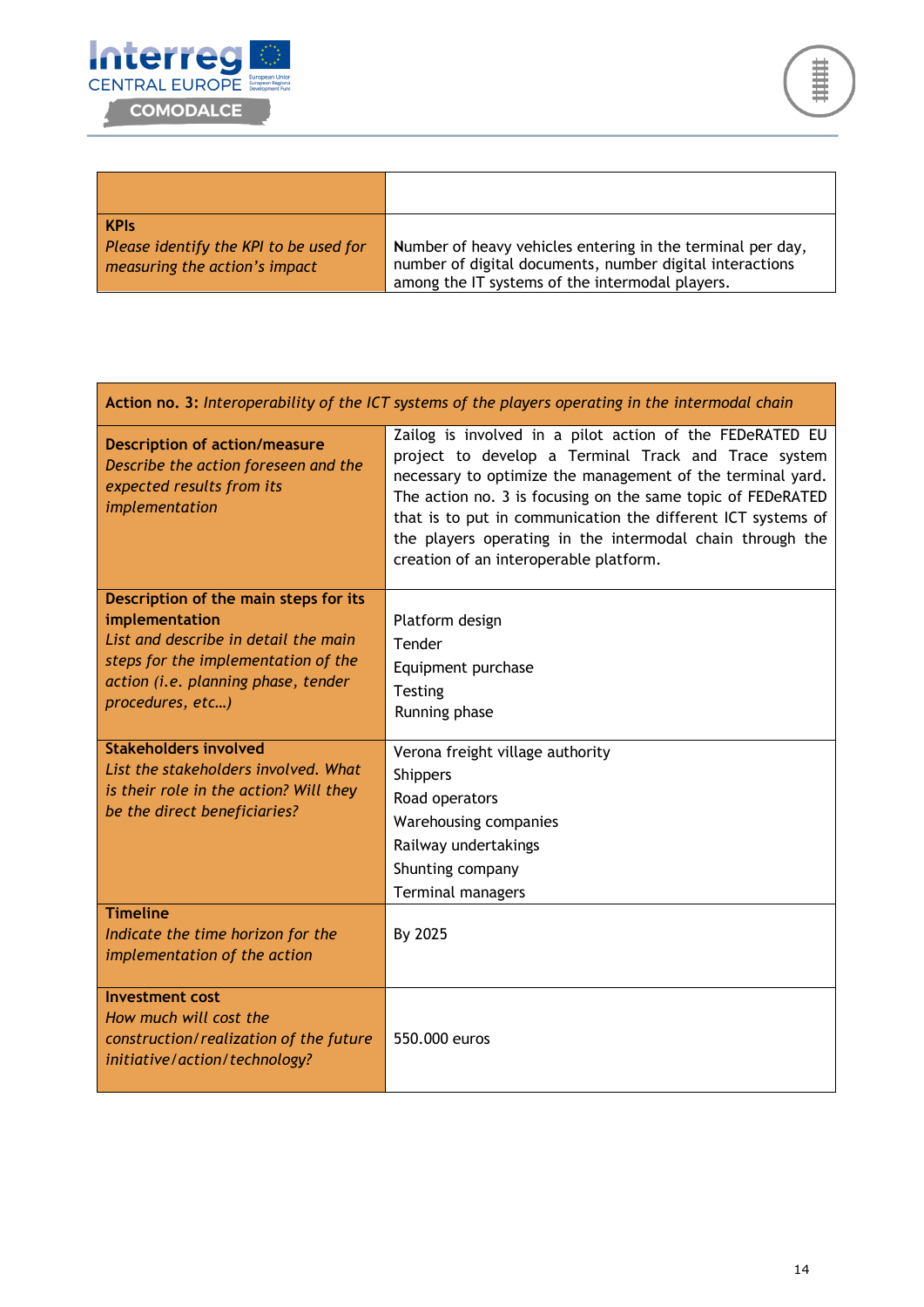![](_page_15_Picture_0.jpeg)

i.

![](_page_15_Picture_1.jpeg)

| Sources of financing <sup>3</sup><br>What are the sources of financing?<br>Private capital, public capital, CEF,<br>etc<br>How much is the share covered by<br>each of them? | Verona Freight Village Authority own funds, private funds and<br>national and EU funds.                                                                                                                                                                                                                                        |
|------------------------------------------------------------------------------------------------------------------------------------------------------------------------------|--------------------------------------------------------------------------------------------------------------------------------------------------------------------------------------------------------------------------------------------------------------------------------------------------------------------------------|
| Impact of the initiative                                                                                                                                                     | The activation of an interoperable platform aims to reduce<br>the inefficiencies arising from a lacking exchange of<br>information among the players. This action will permit to<br>enhance the coordination of the daily terminal operations,<br>generating time savings that can be used to increase the<br>traffic volumes. |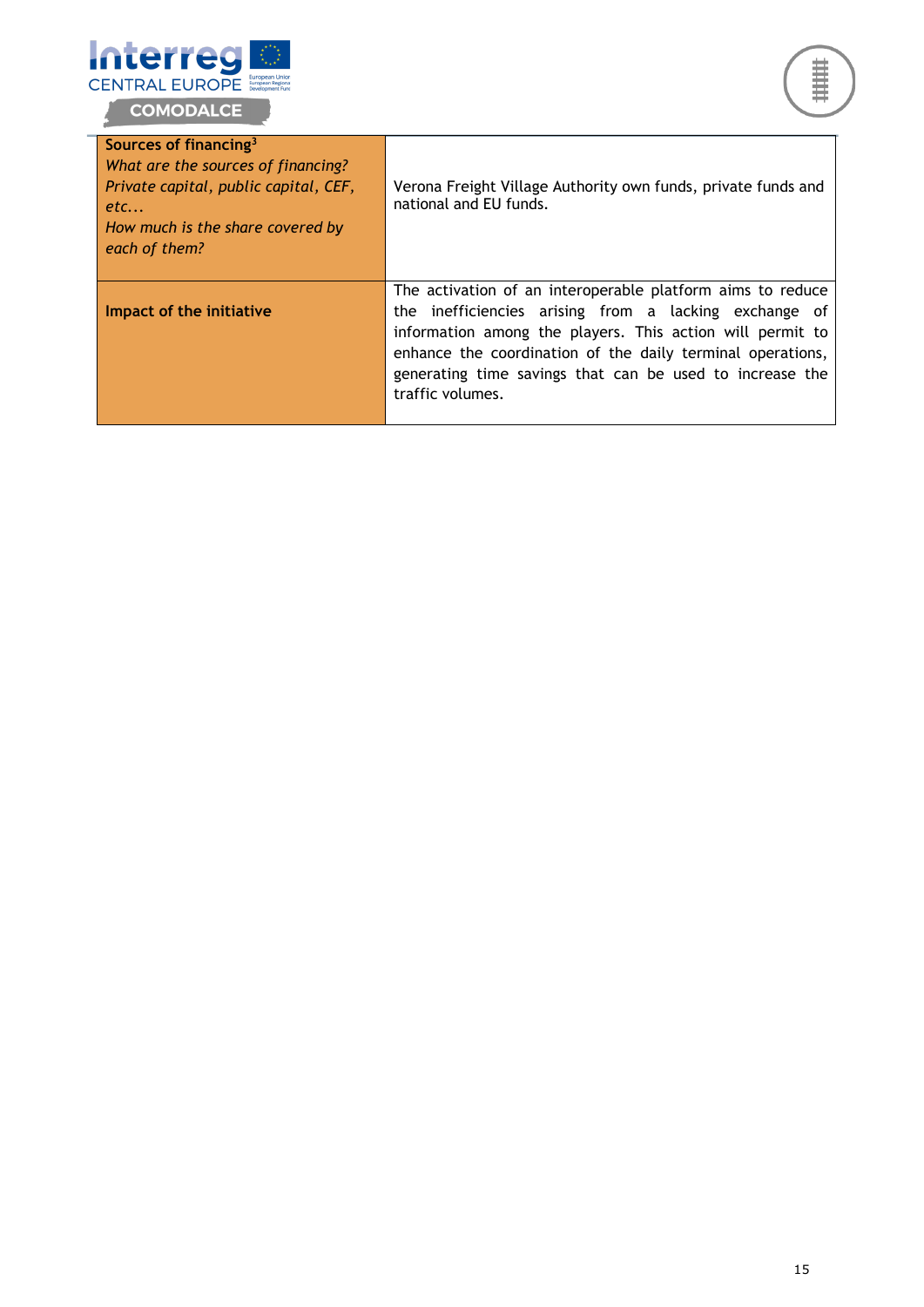![](_page_16_Picture_0.jpeg)

![](_page_16_Picture_1.jpeg)

| Describe the expected future<br>economic, social, environmental<br>impacts of this initiative |                                                |
|-----------------------------------------------------------------------------------------------|------------------------------------------------|
| <b>KPIS</b><br>Please identify the KPI to be used for<br>measuring the action's impact        | Number of accesses to the interoperable portal |

| Action no. 4: Implementation of an OCR portal                                                                                                                                                     |                                                                                                                                                                                                                                                                                                                                                                  |  |
|---------------------------------------------------------------------------------------------------------------------------------------------------------------------------------------------------|------------------------------------------------------------------------------------------------------------------------------------------------------------------------------------------------------------------------------------------------------------------------------------------------------------------------------------------------------------------|--|
| <b>Description of action/measure</b><br>Describe the action foreseen and the<br>expected results from its<br>implementation                                                                       | Currently, the detection of the damages on the loading units<br>is carried out manually. This process is very demanding on<br>resources. The activation of an OCR portal will permit to<br>identify in advance the problems affecting the structure of<br>the loading units, preventing their access in the terminal that<br>could cause train departure delays. |  |
| Description of the main steps for its<br>implementation<br>List and describe in detail the main<br>steps for the implementation of the<br>action (i.e. planning phase, tender<br>procedures, etc) | Platform design<br>Tender<br>Equipment purchase<br>Testing<br>Running phase                                                                                                                                                                                                                                                                                      |  |
| <b>Stakeholders involved</b><br>List the stakeholders involved. What<br>is their role in the action? Will they<br>be the direct beneficiaries?                                                    | Verona freight village authority<br><b>Shippers</b><br>Road operators<br>Warehousing companies<br>Railway undertakings<br>Shunting company<br>Terminal managers                                                                                                                                                                                                  |  |
| <b>Timeline</b><br>Indicate the time horizon for the<br>implementation of the action                                                                                                              | By 2025                                                                                                                                                                                                                                                                                                                                                          |  |
| <b>Investment cost</b><br>How much will cost the<br>construction/realization of the future<br>initiative/action/technology?                                                                       | 600.000 euros                                                                                                                                                                                                                                                                                                                                                    |  |
| Sources of financing <sup>4</sup><br>What are the sources of financing?<br>Private capital, public capital, CEF,<br>etc<br>How much is the share covered by<br>each of them?                      | Verona Freight Village Authority own funds, private funds and<br>national and EU funds.                                                                                                                                                                                                                                                                          |  |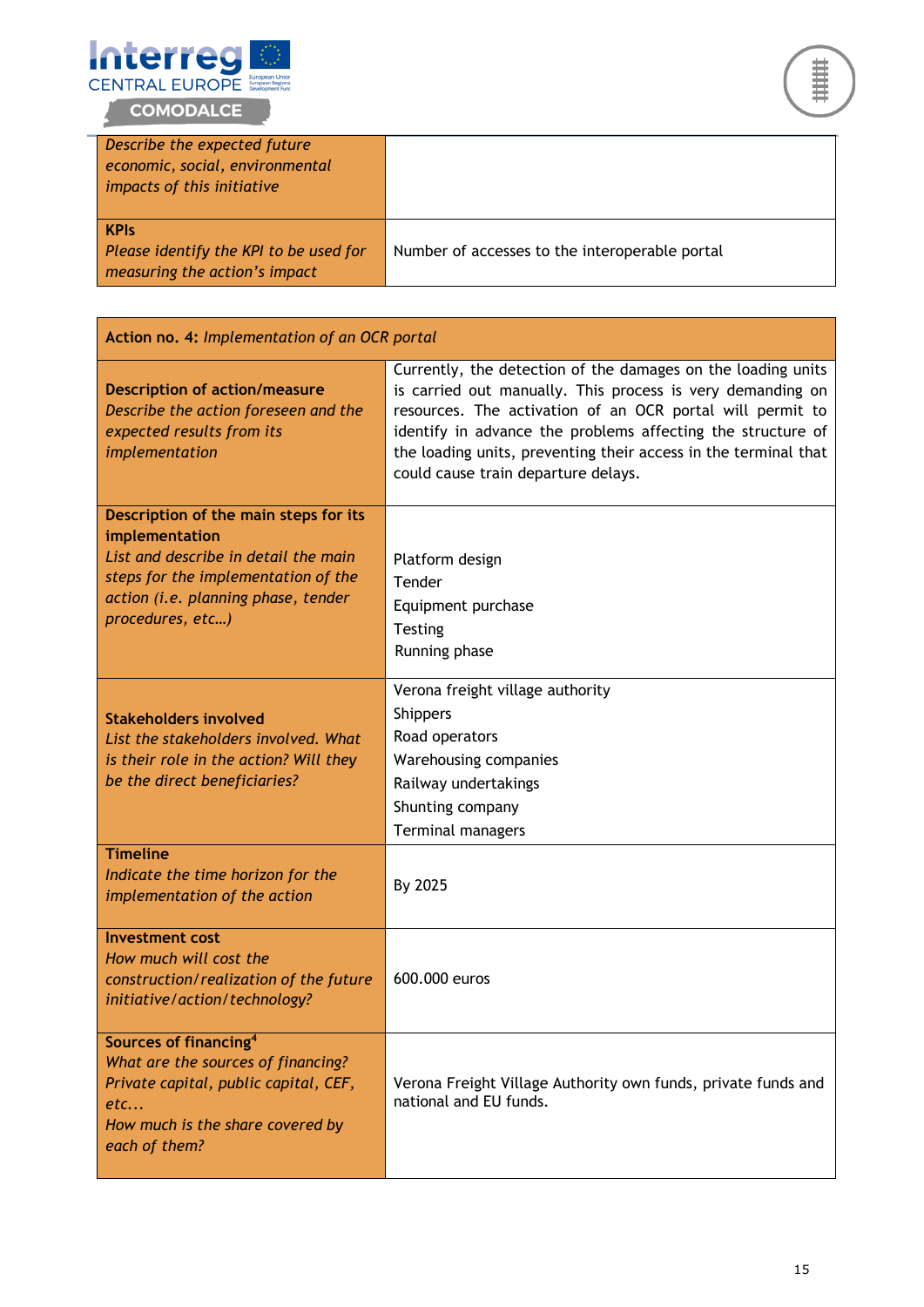![](_page_17_Picture_0.jpeg)

|                                        | The installation of an OCR portal at the terminal gates of the  |
|----------------------------------------|-----------------------------------------------------------------|
| Impact of the initiative               | Verona freight village will permit to speed up the gate-in of   |
| Describe the expected future           | heavy vehicles as well as to reduce the delays of departing     |
| economic, social, environmental        | trains. In fact, if a damaged loading unit is loaded on a train |
| impacts of this initiative             | wagon, the train is stopped by the railway undertaking at the   |
|                                        | departure. This action often provokes an overall internal       |
|                                        | congestion of the terminal with negative effects on the daily   |
|                                        | activities (loss of time and money for the actors involved).    |
|                                        | The OCR portal will allow a prompt detection of the damages     |
|                                        | at the terminal gate, denying the access to the loading units   |
|                                        | with problems.                                                  |
| <b>KPIs</b>                            |                                                                 |
| Please identify the KPI to be used for | Number of trains stopped at the departure, number of            |
| measuring the action's impact          | damages detected at the terminal gate                           |